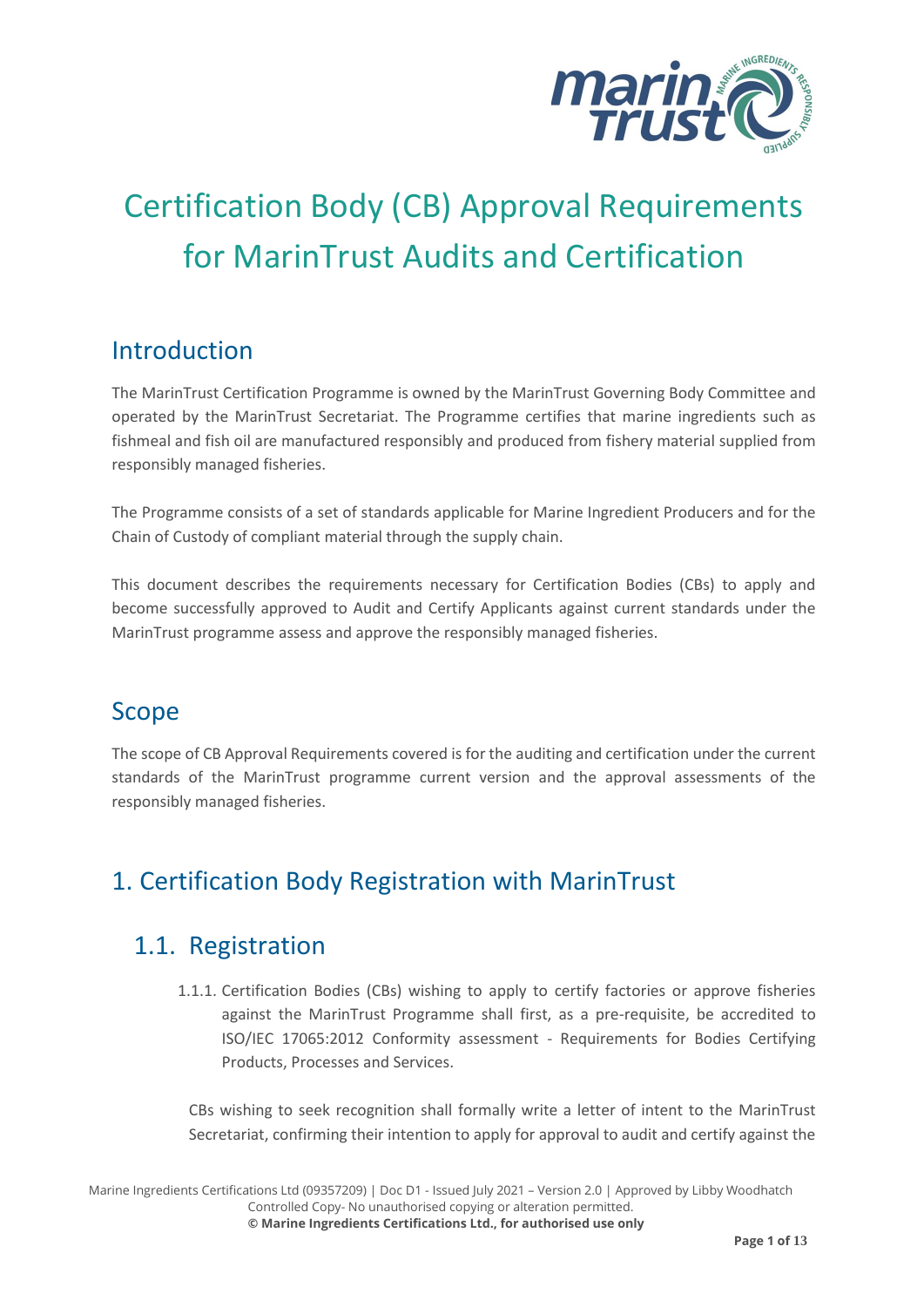

MarinTrust Programme and an explanation of how the CB complies with key requirements including, but not limited to; ISO accreditation and current scope, Accreditation Body status, abilities to conduct both fishery assessments and factory audits, and global reach.

Upon receipt of the letter of intent for approval to certify against the MarinTrust Programme, MarinTrust will provide the CB with a copy of this "Approval Requirements Document" procedure and other relevant documents.

CB Applicants shall meet all requirements of this Approval Requirements Document including, but not limited to, the competency and training requirements for CB Staff and individual auditors and Assessors.

Only CBs that are registered and formally recognised by MarinTrust are authorised to conduct factory audits and fishery assessments against the MarinTrust programme.

Recognition of a CB by MarinTrust will only take place if the CB Accreditation Body is also recognised by MarinTrust. To this extent the Accreditation Body must be a member of the International Accreditation Forum (refer to [www.IAF.NU](about:blank)).

CBs should note that review of applications includes consideration of global reach of the Certification Body's Organisation for MarinTrust, with an emphasis on ensuring MarinTrust has geographical coverage in all regions but particularly Europe, Asia and Africa.

# MarinTrust Standards (Requirements for Certification) current version.

## ISO/IEC 17065:2012 MarinTrust Scope Extension:

To achieve an extension to their current ISO/IEC 17065:2012 Scope of Accreditation, a CB shall demonstrate it is able to carry out evaluations against the MarinTrust standards. Therefore, a CB shall be allowed to carry out a specified number of evaluations, at least 5 but no more than 10, prior to achieving full accreditation extension for the MarinTrust Standards.

CBs in Application for extension to their Accreditation, shall identify their certification activity by the issuing of MarinTrust Standards Certificates and by using the terminology 'Accreditation in Application' to all those applicants they certify.

The applying CB shall be able to provide documentation that confirms that they have a current and active application to the Accreditation Body for an extension to scope against ISO/IEC 17065:2012 accreditation to include the current MarinTrust Standards.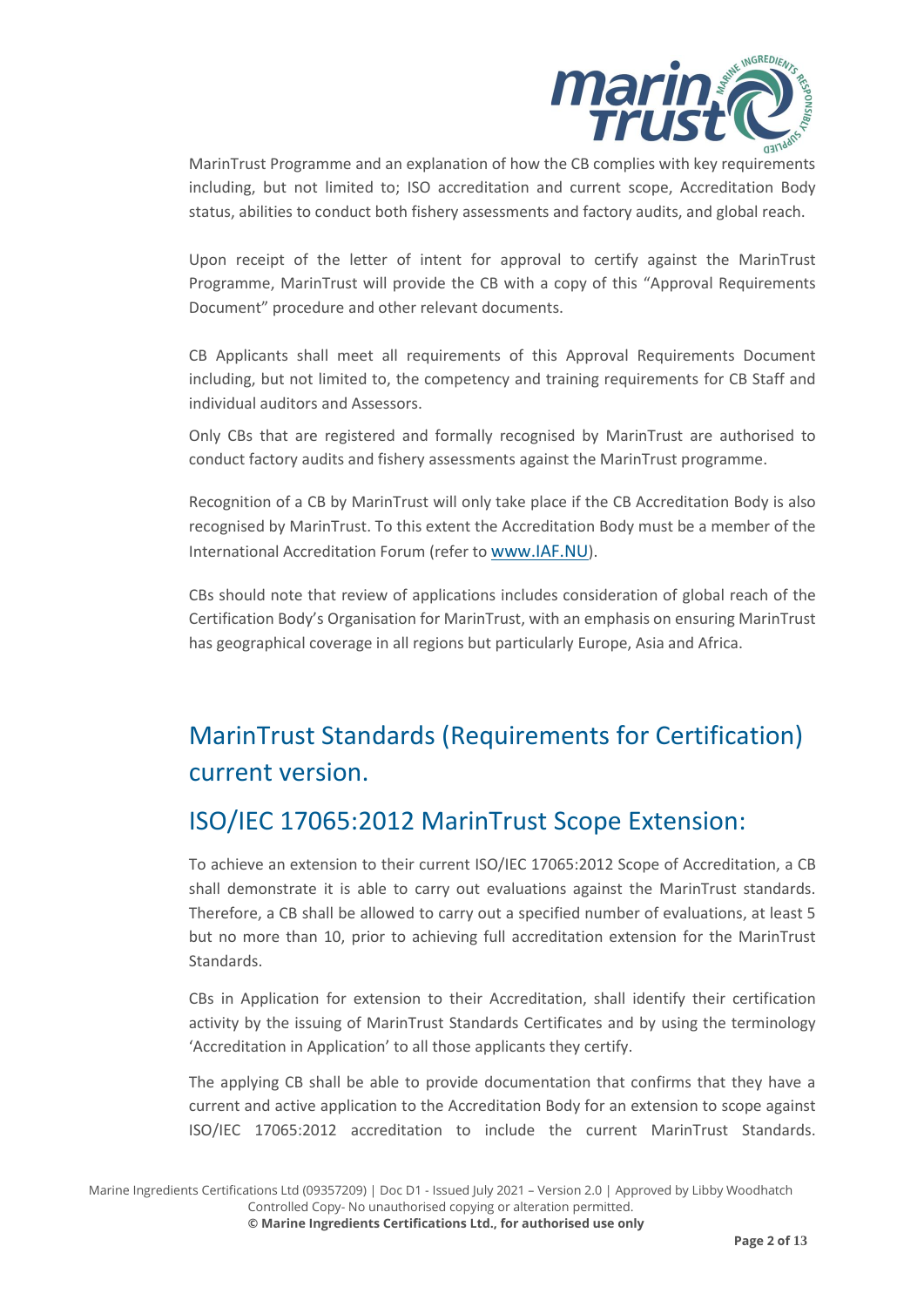

Accreditation Scope Extension must be expected within 12-18 months of the date of application to their Accreditation Body.

CBs are also required to ensure that all new MarinTrust standards or versions of standards are included within their scope of accreditation within 18 months of the new standard or version of standard being approved by the Governing Body Committee.

## 1.2. Named CB Representative

The CB will have a named representative responsible for dealing with all aspects of MarinTrust Standards accreditation and be knowledgeable of the entire MarinTrust Programme. This person shall be named and their position in the CB recorded on the Application Document. In the event that this named representative leaves the employment of the CB or moves to a different role, the MarinTrust secretariat shall be informed accordingly and provided with the name and details of a replacement, within a period of 5 working days.

# 2. Quality Management System

#### 2.1. General Requirements

As part of the approval process the CB shall provide evidence to MarinTrust secretariat to show that it has a fully documented and implemented Quality Management System (QMS), under the responsibility of a designated individual within a defined Management Structure. The QMS shall be in accordance with accreditation requirements and the QMS must ensure the CB is able to deliver the MarinTrust programme in line with the policies and procedures set out in the MarinTrust control manual. This QMS shall be subject to annual System Reviews conducted to ensure continuous improvement in the quality of services provided by the CB.

- 2.1.1. The CB's Quality Management System shall be documented in a Quality Manual and associated Quality Procedures that are made available to all staff to implement, maintain and be continually improved.
- 2.1.2. The CB shall have an appropriate Quality Manual, which shall include a Quality Policy Statement that outlines the management commitment to ensuring its certification quality objectives.
- 2.1.3. As part of the Quality Manual, the CB shall identify and document ownership, have a clear organisational structure and unambiguously define key procedural documents, job functions, responsibilities and reporting relationships of all staff engaged in delivering their certification services.
- 2.1.4. The CB shall clearly identify the staff member(s) accountable for the maintenance of

Marine Ingredients Certifications Ltd (09357209) | Doc D1 - Issued July 2021 – Version 2.0 | Approved by Libby Woodhatch Controlled Copy- No unauthorised copying or alteration permitted.

**© Marine Ingredients Certifications Ltd., for authorised use only**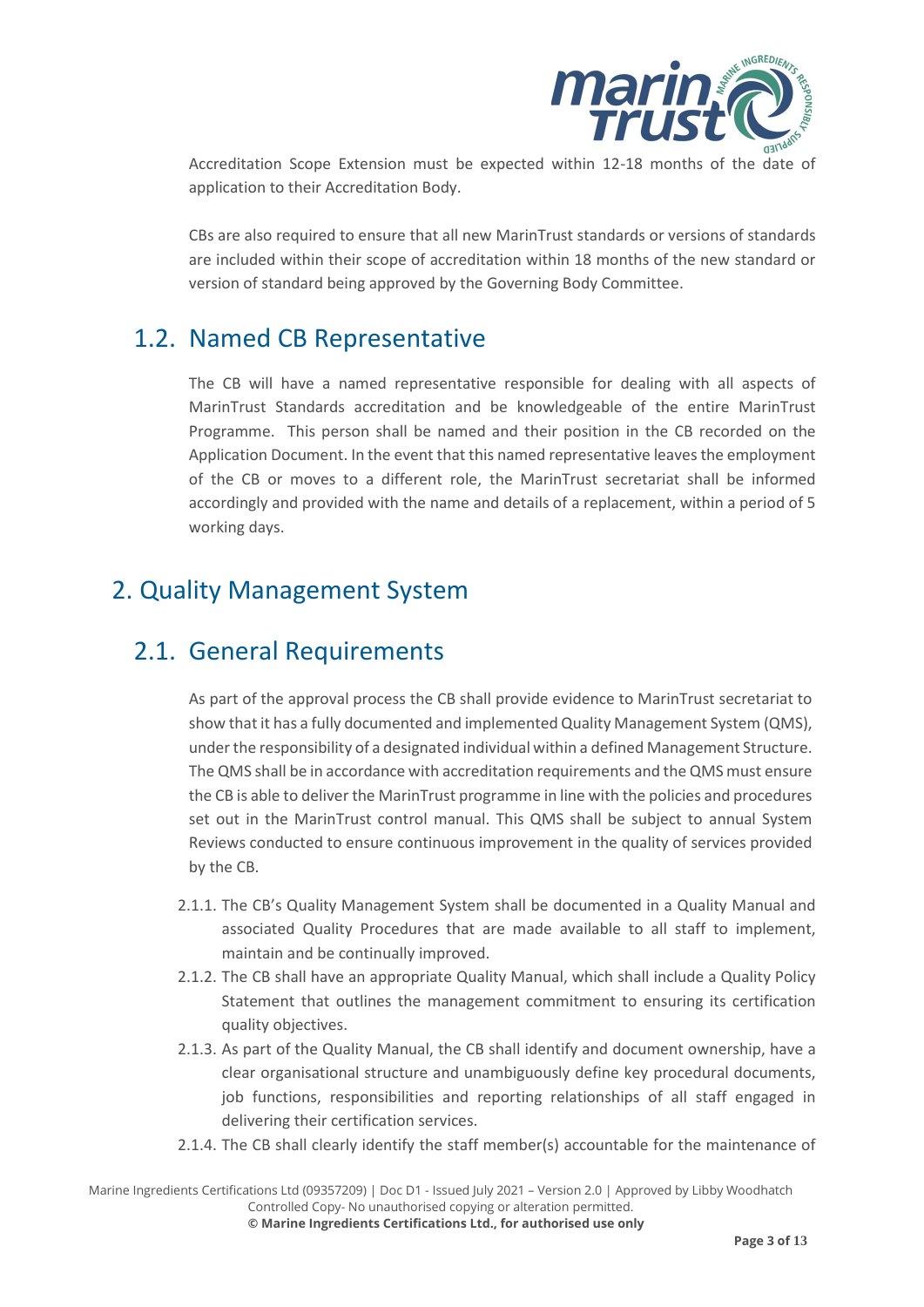

their Quality System.

- 2.1.5. The CB shall have a list of everyone employed within the organisation and maintain personnel records for all staff and auditors, which covers their qualifications, training, experience, affiliations, professional status, and any relevant consultancy to identify any possible conflict of interest or risks to impartiality.
- 2.1.6. A description of how the CB will manage the Certification Process, including the Technical Review and/or Control of Certification Decision Processes such as the Certification Committee Structure, its Membership Criteria and the Terms of Reference and Operating Procedures.
- 2.1.7. Details of the CB's Management Review Processes, including Policy and Review Procedures, including frequency and documented results. Reviews shall be conducted, at a minimum, every 12 months.
- 2.1.8. The CB's Document Control Procedures shall specify:
	- a) Approval documents for adequacy prior to issue.
	- b) Review and update as necessary and re-approve documents.
	- c) That changes and the current revision status of documents are identified.
	- d) That relevant versions of applicable documents are available at points of use.
	- e) That documents remain legible and readily identifiable.
	- f) Those documents of external origin determined by the organisation to be necessary for the planning and operation of the CBs Quality Management System are identified and their distribution controlled.
	- g) The prevention of the unintended use of obsolete documents, and to apply suitable identification to them if they are retained for any purpose.
- 2.1.9. A documented Recruitment Procedure that covers Selection, Initial Training, Ongoing Training and Performance Assessment for all relevant staff and auditors/assessors.
- 2.1.10. A list of all approved subcontractors and a detailed Procedure for their Appointment, Assessment and their Ongoing Management shall be documented.
- 2.1.11. Procedures for actions taken in response to any Non-conformity raised in a Certification Audit or a failed clause in a Fishery Assessment are required, to evaluate the effectiveness of agreed objective evidence presented, or corrective or preventative actions taken by the applicant.
- 2.1.12. Procedures in relation to the use of the MarinTrust Programme Certificates, Rules for Granting, Suspending or Withdrawing the certificate, and the actions taken by the CB should a suspension or withdrawal need to take place.
- 2.1.13. Policies and Procedures in response to Appeals, Complaints and Disputes shall be documented.
- 2.1.14. Documented Procedures for Conducting and Documenting all Internal Assessments of the QMS and the certification process and any resulting corrective actions that may arise.

Marine Ingredients Certifications Ltd (09357209) | Doc D1 - Issued July 2021 – Version 2.0 | Approved by Libby Woodhatch Controlled Copy- No unauthorised copying or alteration permitted.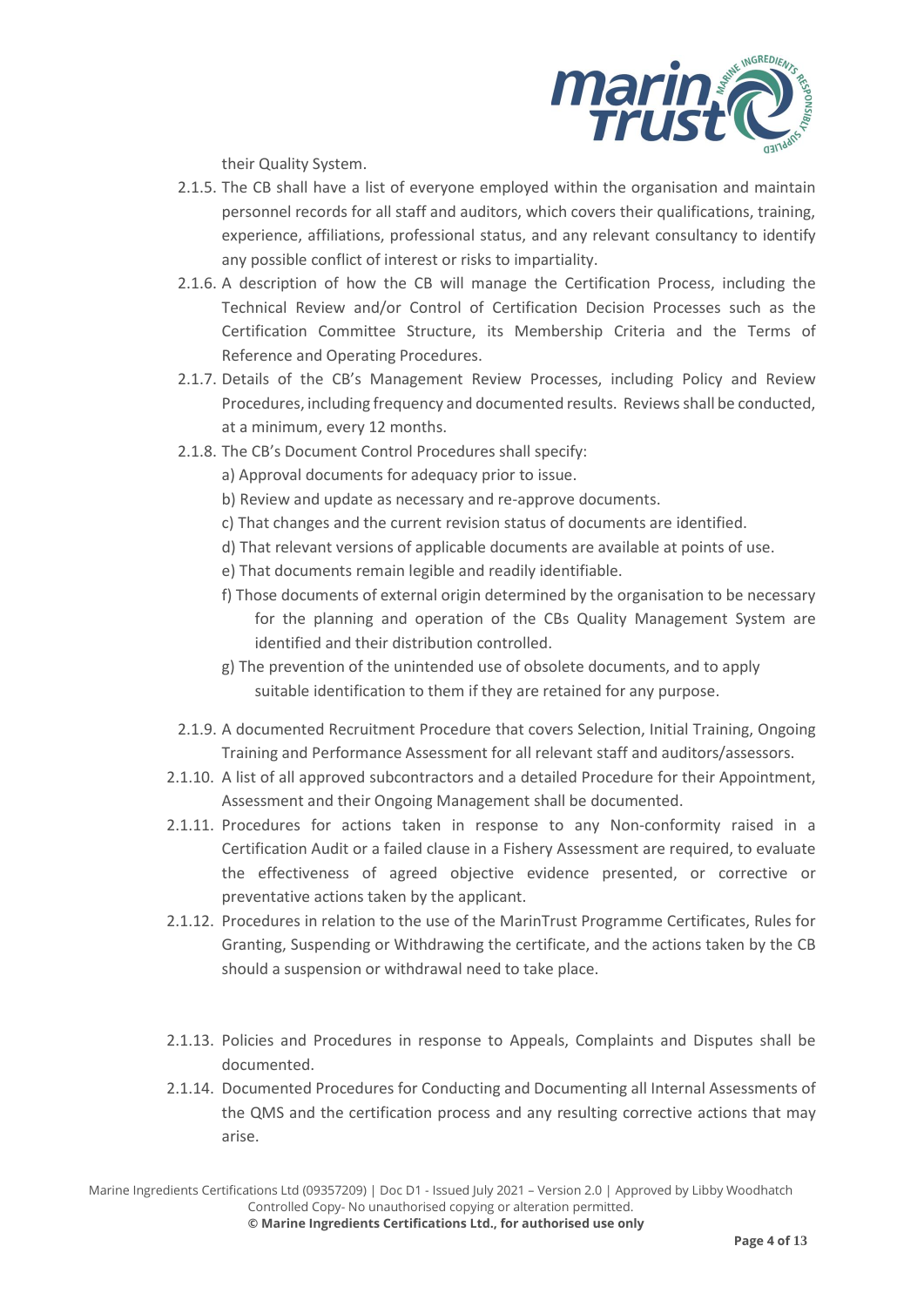

# 3. Contractual Arrangements

# 3.1. CB Contract Arrangements with Marine Ingredients Certifications Ltd

3.1.1. On approval, the CB will be required to enter into a Contractual Agreement Marine Ingredients Certifications Ltd. The agreement will provide the basis by which the CB can undertake Audits and/or Assessments against the MarinTrust Programme for potential Applicants, but does not constitute a Guarantee of Certification Business. The agreement will identify the Terms and Responsibilities of each party with respect to conducting fishery assessments and third-party Accredited Audits and the Certification of Applicants to the MarinTrust Programme.

# 3.2. CB Contracts Arrangements with Applicants for **Certification**

- 3.2.1. The CB shall ensure that a Contractual Agreement with the applicant is in place prior to the authorisation and provision of any fishery assessment and/or factory audit activity and certification reporting.
- 3.2.2. The Contractual Arrangement shall include the notification to the applicant of the requirements of the CB to provide the applicant's Information associated with the audit/assessment and certification status to the MarinTrust Secretariat and with the MarinTrust Governing Body Committee when specifically requested.
- 3.2.3. The CB shall have procedures in place to ensure that the resources to undertake any MarinTrust Fishery Approval and/or Factory certification activity will be in place on entering into a contract to provide these services with a potential applicant or existing certificate holder of the MarinTrust Programme.

# 3.3. CB Contractual Arrangements with Own Staff and Subcontracted Auditors

3.3.1. The CB shall have in place agreements with all staff involved in the Certification Process which obligates them, at a minimum, to the requirements listed below. The CB shall further have agreements in place with all its auditors, including its Subcontracted auditors.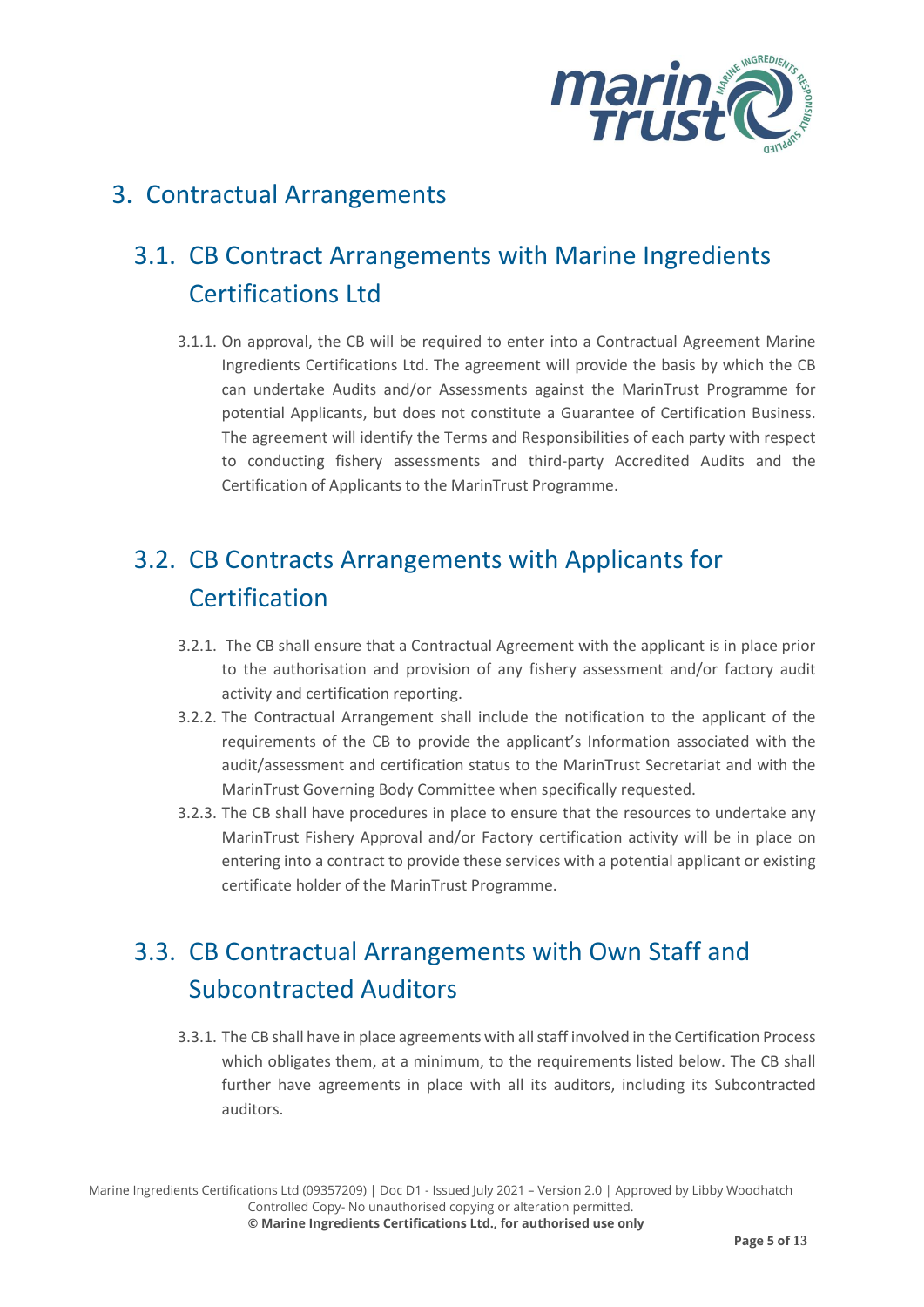

The CB shall carry out factory audits and fishery assessments:

- With all due skill and care.
- In accordance with the relevant standard.
- In accordance with any conditions attached to their Accreditation and only in respect of the MarinTrust programme for which they are registered.
- Using only auditors and fishery assessors who are trained and meet the competencies of the MarinTrust programme.
- In accordance with International Best Practice in Third Party Assessment and Auditing, which includes Auditor Code of Conduct for Impartial and Ethical Behaviour.

# 3.4. Provision of Certification Information to MarinTrust Secretariat

The CB shall inform the MarinTrust Secretariat of all Certification Decisions and to which Applicant, within a period of 3 working days. Information on certification decisions can be shared with the MarinTrust Governing Body Committee when specifically requested.

## 4. CB Registration with Accreditation Body

Any CB approved by MarinTrust wishing to carry out Fishery approval or Factory certification and approval services against the MarinTrust programme shall be accredited to ISO/IEC 17065:2012 Conformity Assessment – Requirements for bodies certifying products, processes and services by a recognised Accreditation Body that is a member of IAF (International Accreditation Forum) and a signatory to the IAF Multilateral Recognition Arrangement (MLA.).

Should Accreditation to the Scope of the MarinTrust programme not be granted within the timeline specified in section 1, the CB's Approval with Marine Ingredients Certifications Ltd may be invalidated and re-registration will not be an option until further evidence of the commitment to achieve Accreditation Status is provided to Marine Ingredients Certifications Ltd by the CB.

# 4.1. Accreditation Status

The CB must inform the MarinTrust Secretariat change of Accreditation Status or Changes to Ownership, Management Structure or staff involved in the MarinTrust Standards, within 24 hours.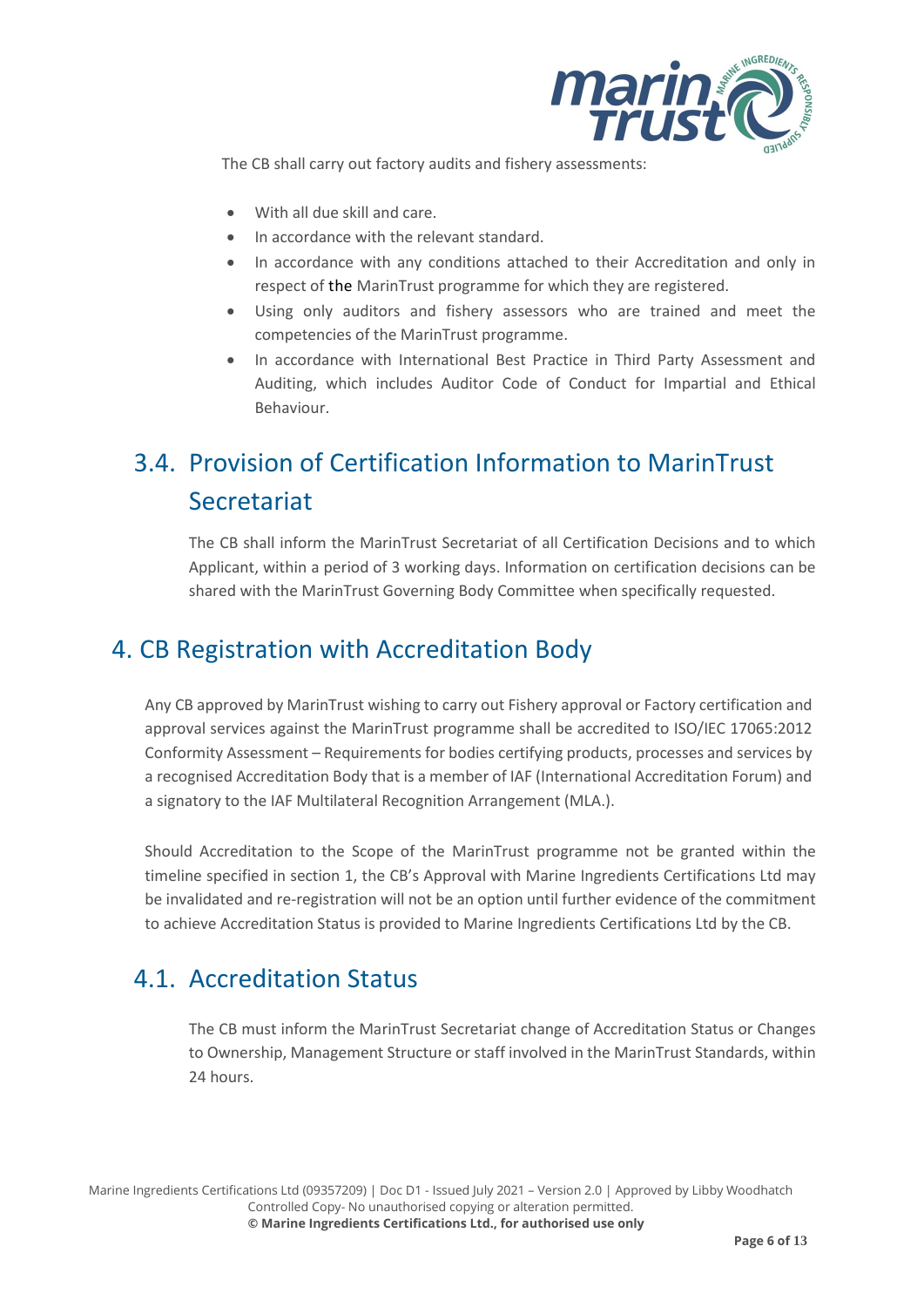

## 4.2. Scope of Expertise

CBs shall demonstrate to their Accreditation Body that their staff and contractors have the knowledge and expertise to work within the specified fields of knowledge relevant to the industry sector covered under the MarinTrust programme. All staff members undertaking Fishery Approvals or Factory certification activities must have the appropriate qualifications, training, experience and skills to perform evaluations against the MarinTrust programme. CBs shall demonstrate appropriate training for each factory auditor, subcontracted auditor, fishery assessor and subcontracted fishery assessor has been undertaken to understand the MarinTrust Programme. **The importance of demonstrable competency under the Scope of Evaluation cannot be over emphasised for all staff, auditors and fishery assessors.** Competency must extend to the areas of the MarinTrust programme against which the CB will be conducting evaluations: factory and/or fishery.

# 4.3. Factory Auditor/ Fishery Assessor Registration and **Training**

- 4.3.1. The CB will hold a detailed and complete skills matrix or files for each auditor/ fishery assessor undertaking MarinTrust standards audits and/or fishery assessments.
- 4.3.2. The CB shall maintain up-to-date records demonstrating how each auditor/assessor complies with the requirements for qualifications, training requirements and experience required under the MarinTrust programme.
- 4.3.3. These records shall be made available to the MarinTrust Secretariat and supplied on request to MarinTrust Governing Body Committee.

# 4.4. Specific Factory Auditor/ Fishery Assessor Qualification Requirements

The CB shall ensure that it has auditors and assessors that meet the requirements as stipulated in MarinTrust Procedures B2 – Appointment of MarinTrust Fishery and Byproduct Fishery Assessors and B3 – Appointment of MarinTrust Factory & Chain of Custody auditors.

# 4.5. CB Factory Auditor/ Fishery Assessor Practical Evaluations

Marine Ingredients Certifications Ltd (09357209) | Doc D1 - Issued July 2021 – Version 2.0 | Approved by Libby Woodhatch Controlled Copy- No unauthorised copying or alteration permitted. **© Marine Ingredients Certifications Ltd., for authorised use only**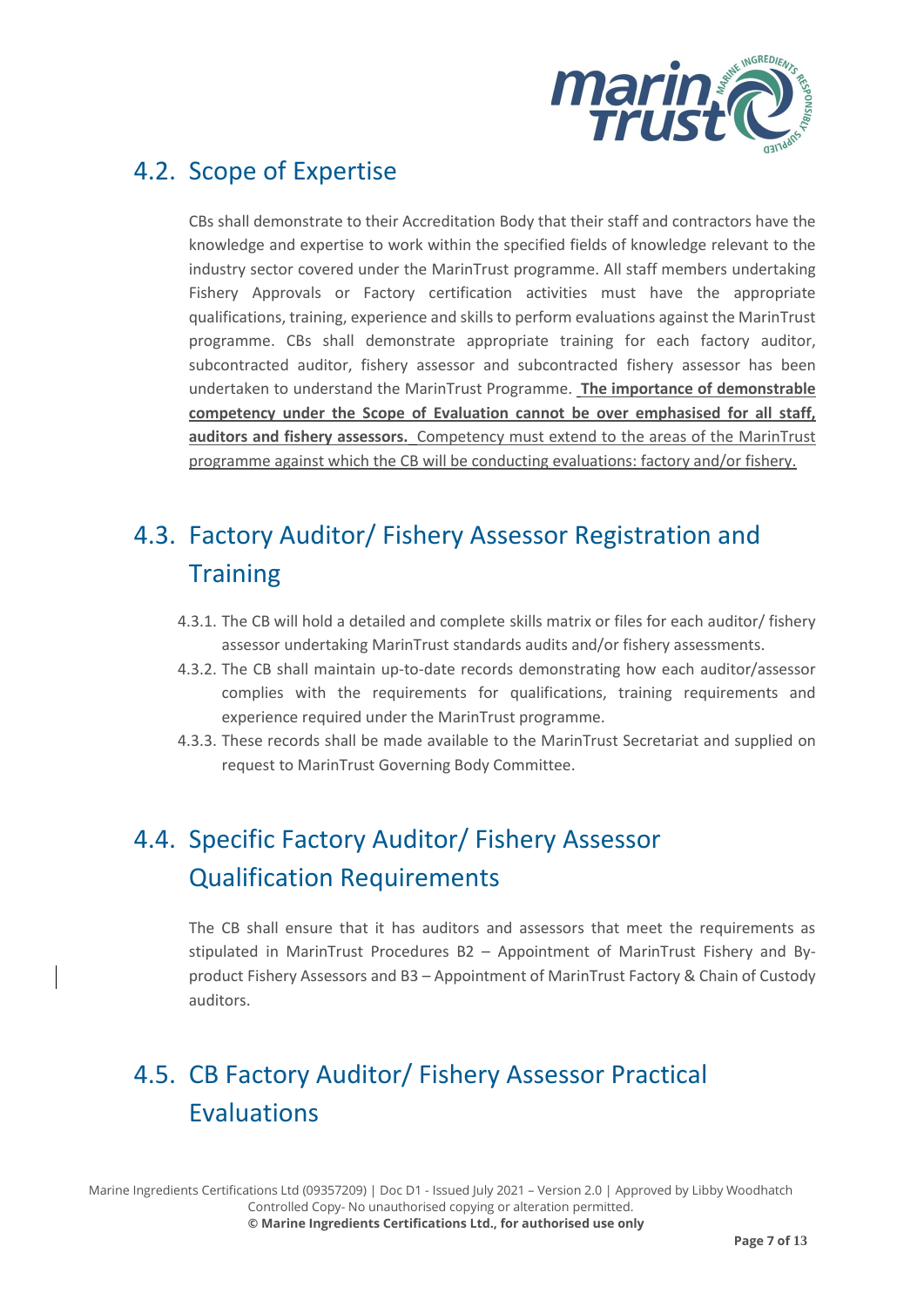

Each newly trained auditor will need to successfully complete one (1) MarinTrust audit to the relevant standards which is witnessed by an experienced and registered auditor. In addition, the auditor will need to prove they have had experience of a minimum of 10 audit days at a number of different organisations against similar type standards (such as, but not limited to, GMP+, FEMAS or GFSI recognised standards) before they can be formally registered as an approved auditor for the relevant MarinTrust standards.

Each newly trained Fishery Assessor must complete one (1) MarinTrust standard fishery assessment which is peer reviewed by an approved fishery assessor prior to being accepted as an approved fishery assessor.

## 4.6. Maintain Assessment Experiences

The CB shall have in place an annual review programme to maintain an auditor/assessor competence to the current standards under the MarinTrust programme in fishery assessments and factory audits as appropriate.

# 4.7. Continued Training and Competency Monitoring

Factory auditors shall be kept up to date with supply chain sector best practice, and have access to and be able to apply relevant Laws and Regulations. Fishery assessors shall be kept up to date with fishery management best practice and the relevant international laws and guidelines.

Factory auditors and fishery Assessors shall undergo additional Training arranged or delivered by the CB whenever new versions of the current standards under the MarinTrust Programme, Check Lists, Policies, Guidance Documents, etc., are issued. The CB shall maintain written records of all relevant training undertaken.

Training and Monitoring shall also include calibration across auditors/assessors to the current standards under the MarinTrust programme which will include factory audit and fishery assessment reports, reviews and comparisons etc.

Training and examinations are to be provided to each factory auditor and fishery assessor wishing to maintain their active statusin line with MarinTrust Procedures B2 – Appointment of MarinTrust Fishery and By-product Fishery Assessors and B3 – Appointment of MarinTrust Factory & Chain of Custody Auditors.

An Approved Assessor shall complete a minimum of one MarinTrust Fishery Assessment or

Marine Ingredients Certifications Ltd (09357209) | Doc D1 - Issued July 2021 – Version 2.0 | Approved by Libby Woodhatch Controlled Copy- No unauthorised copying or alteration permitted. **© Marine Ingredients Certifications Ltd., for authorised use only**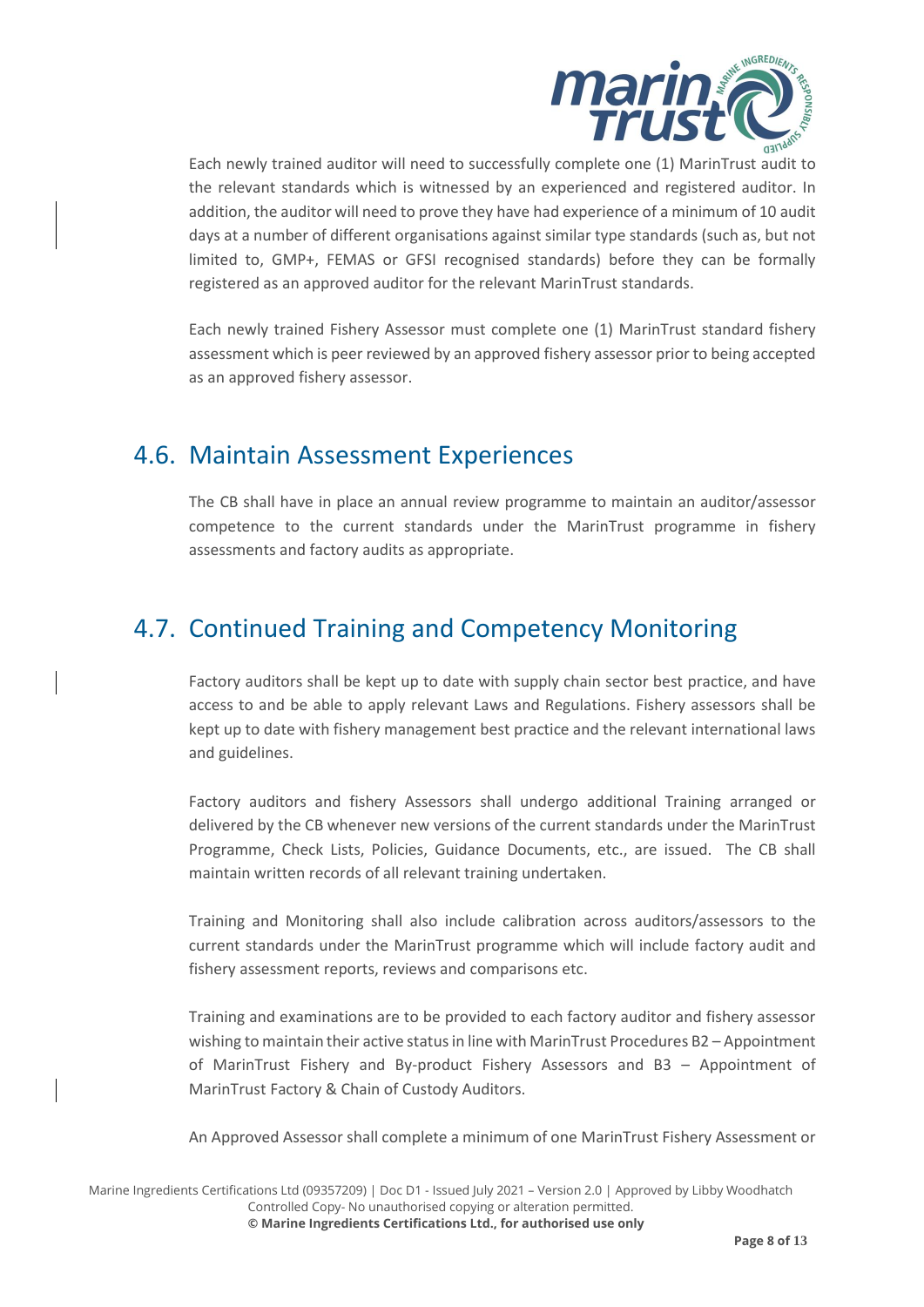

Surveillance Assessment in a calendar year to maintain their Approval Status.

An Approved Auditor shall complete a minimum of two MarinTrust Audits to the relevant standards in a calendar year to maintain their Approval Status.

# 4.8. Factory Auditor & Fishery Assessor Attributes and Competencies

The CB shall have a system in place to ensure that auditors and, where relevant, fishery assessors conduct themselves in a professional manner. The following provide examples of required behaviour:

- Ethical, i.e. fair, truthful, sincere, honest and discreet.
- Open minded, i.e. willing to consider alternative ideas or points of view.
- Diplomatic, i.e. tactful in dealing with people.
- Observant, i.e. actually aware of physical surroundings and activities.
- Perceptive, i.e. instinctive, aware of and able to understand situations.
- Versatile, i.e. adjust readily to different situations.
- Tenacious, i.e. persistent, focused on achieving objectives.
- Decisive, i.e. timely conclusions based on logical reasoning.
- Self-reliant, i.e. acts independently whilst interacting effectively with others.
- Integrity aware of need for confidentiality and observing professional code of conduct.

# 4.9. Conflict of Interest, Confidentiality and Code of **Conduct**

The CB and the auditors/assessors they employ must avoid any conflict of interest, or breach of confidentiality or ethics. The CB is bound by a Contractual Agreement with the Marine Ingredients Certifications Ltd to abide by these requirements. CBs shall also have signed agreements in place with all auditors/assessors registered to audit and assess against the MarinTrust programme. This Agreement shall include, at a minimum, the following types of topics:

- Prohibitions against conflict of interest.
- The requirement to divulge to the CB any potential conflict of interest (such as prior consulting, prior employment, and the like) before undertaking a factory audit or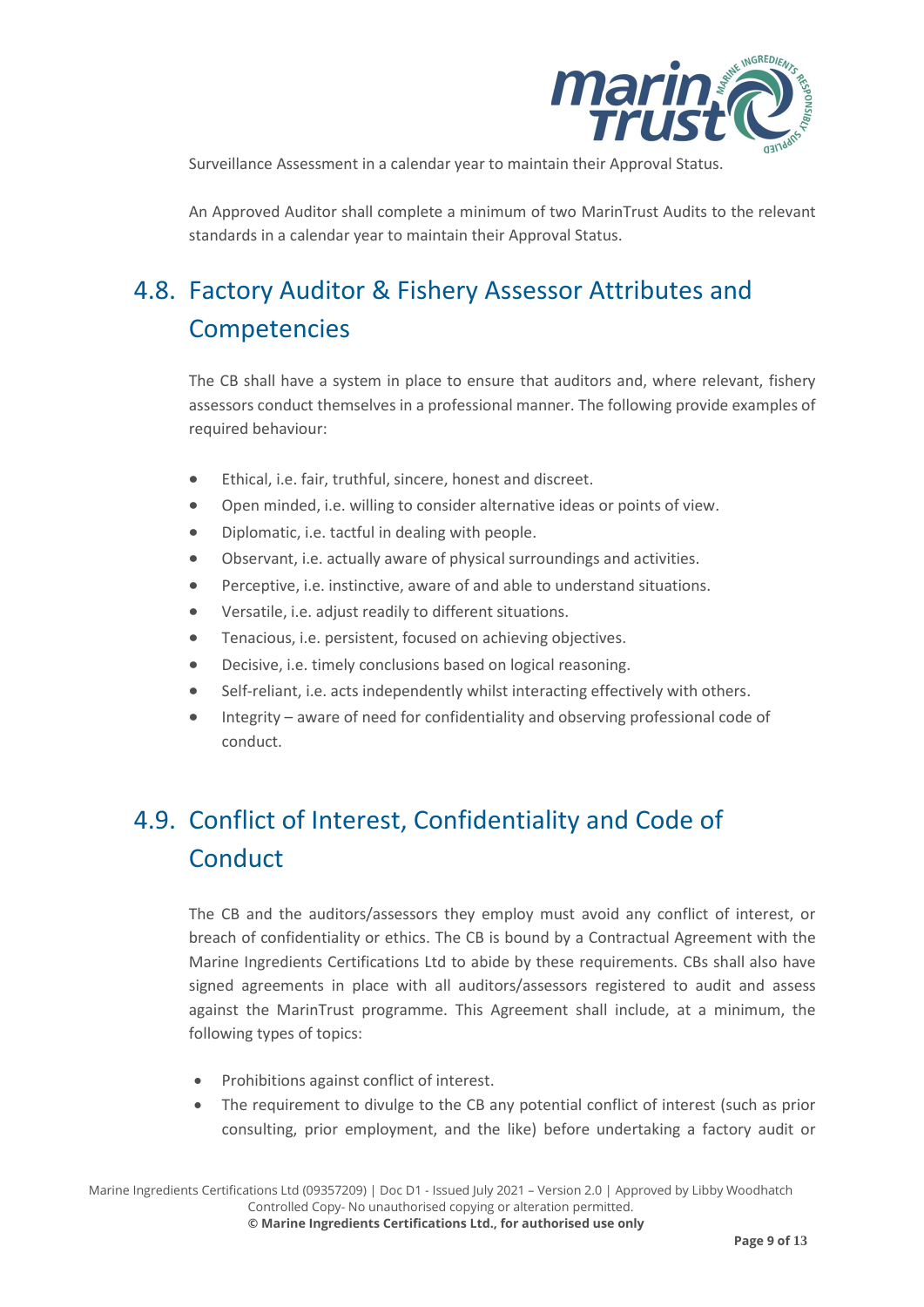

fishery assessment, or that may arise during the audit or assessment.

- A policy for the CB to investigate notifications of, or incidences of, potential conflict of interest and to exclude the auditor/assessor for a specific period where appropriate.
- Prohibitions against consulting for, or soliciting consultancy or other types of work with an MarinTrust programme applicant prior to, or during a factory audit or a fishery assessment, and during the Certification Process.
- Prohibitions against conduct or remarks that may, in the view of MarinTrust, disparage the Programme, Programme Management or Owner and related staff, Certified Facilities, or associated Organisations e.g. CBs or Accreditation Bodies.
- Prohibitions against using or sharing confidential information from the applicants audited and assessed.
- The CB shall include in the Auditor Agreements, as a minimum the above points, including specific Codes of Ethics/Conduct Obligations as outlined herein. Copies of these Agreements shall be provided to MarinTrust Secretariat upon request.
- The CB shall include in the Fishery Assessor Agreements, as a minimum the above points, including specific Codes of Ethics/Conduct Obligations as outlined herein. Copies of these Agreements shall be provided to MarinTrust Secretariat upon request.
- Any potential breaches of these requirements that come to the attention of MarinTrust by the CB or its auditors/assessors will be brought to the CB to formally discuss. Conversely, the CB is required to also notify MarinTrust of such matters that may come to their attention.

## 4.10. Subcontracted Factory Auditor/ Fishery Assessor

Where the CB's Approved auditors/assessors are independent subcontractors to the CB, all of the requirements detailed throughout this document relating to auditors/assessors and CB responsibilities concerning oversight, training, and competency of auditor, etc., shall apply.

The CB shall not, at any time, use any subcontracted auditors/assessors that have not been approved through the CB Auditor Approval Process.

# 4.11. CB Staff Specific Qualification Requirements

All relevant members of the CB's staff involved in the MarinTrust programme certification process shall attend an approved Auditor/Assessor Training Course, including any examinations forming a part of such a course as deemed necessary by MarinTrust.

Information on the relevant qualifications, training and experience of each member of staff

Marine Ingredients Certifications Ltd (09357209) | Doc D1 - Issued July 2021 – Version 2.0 | Approved by Libby Woodhatch Controlled Copy- No unauthorised copying or alteration permitted.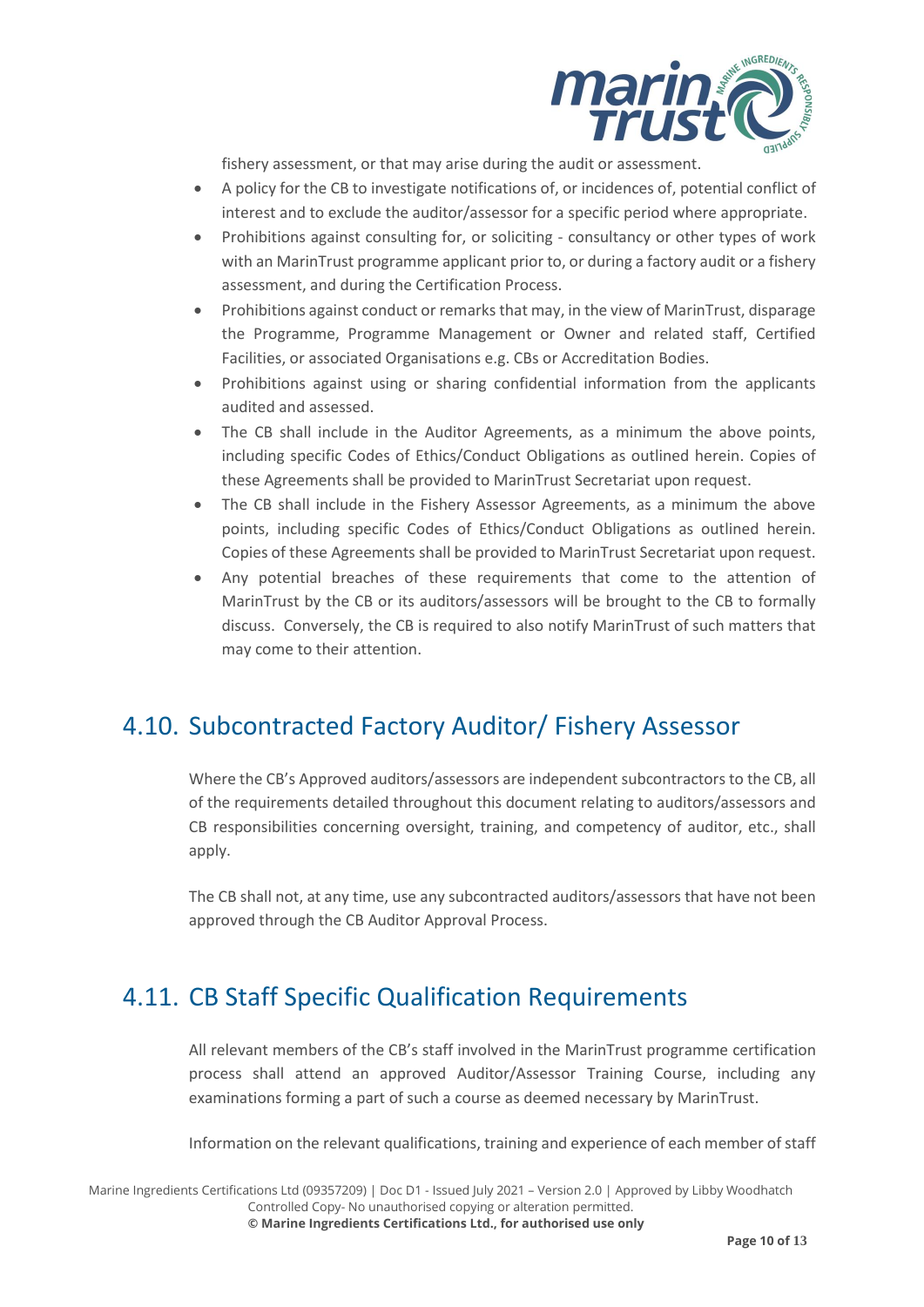

involved in the MarinTrust Programme Certification Process shall be maintained by the CB. Records of training and experience shall be kept up to date. These records shall include, as a minimum:

- Name and address.
- Organisation affiliation and position held.
- Educational qualifications.
- Experience and training related to Seafood processes, audit and assessment processes, review of assessment reports and corrective action evidence, and the relevant MarinTrust standard.
- Records, including dates, related to training and education.

Staff utilised by the CB to conduct auditor/assessor training, calibration and competency reviews shall also demonstrate proper experience, training and competencies as described above and be recognised by MarinTrust the trainer for the MarinTrust programme within the CB.

Records of CB personnel training, experience and competency shall be provided to MarinTrust upon request.

The Certification Review/Decision-making Group/Team/Committee shall be adequately staffed to ensure timely reviews and decision-making. As a minimum the committee must consist of at least two persons.

## 5. Communication

MarinTrust welcomes communications with CBs and information exchange. MarinTrust will, from time-to-time, seek CB input into the MarinTrust programme, related documents, and on the auditing, assessment and certification processes.

MarinTrust recognises the importance of Accreditation during the development of the entire MarinTrust Programme and certification process. It has consulted with (IAF) National Accreditation Bodies and experienced CBs to ensure that all requirements of Product/Process Certification are met. MarinTrust will continue to liaise with all approved CBs and Accreditation Bodies where appropriate in the further development of the Programme.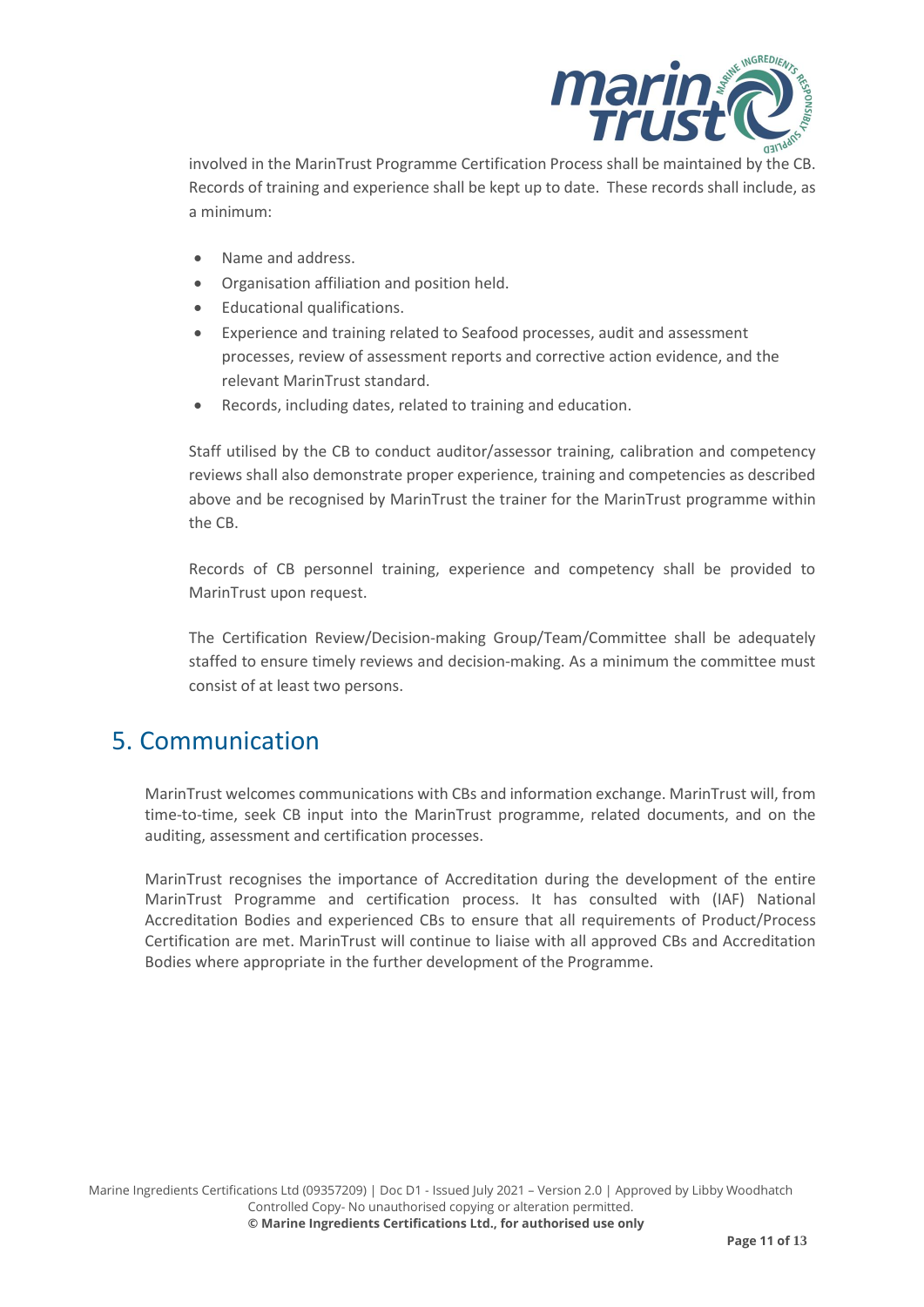

The CB must agree and communicate to MarinTrust the following:

- Any and all offices that offer to make certification decisions, and/or issue certification to MarinTrust programme shall be duly registered with MarinTrust and with their Accreditation Body.
- Each auditor is qualified to perform the auditing services he/she performs on behalf of the CB in accordance with the criteria set out herein and other related MarinTrust programme documents and has complied with all training and competency requirements.
- Each assessor is qualified to perform the fishery assessment services he/she performs on behalf of the CB in accordance with the criteria set out herein and other related MarinTrust programme documents and has complied with all training and competency requirements.
- The person(s) in the CB who is the designated trainer and monitor of MarinTrust approved auditors and fishery assessors.
- It maintains an accurate record of the qualifications of each auditor/assessor and the training undertaken by such auditor/assessors.
- Any changes in key personal- named representative and trainer who are engaged by the CB to manage the certification process of applicants to the MarinTrust programme.
- All factual information supplied to MarinTrust and/or the Accreditation Body by the CB is, or was when given, true, accurate and not misleading.
- The CB has the power and all necessary consents, licenses and registrations to conduct their business and to enter into and perform the contract.
- The CB has read, understood and shall comply with their obligations and requirements as laid out in this document and other MarinTrust programme documents.

## 6. Use of the MarinTrust Certification Logos

The MarinTrust logos are the property of Marine Ingredients Certifications Ltd and its authorisation and rules for use are controlled via an agreement between Marine Ingredients Certifications Ltd and certified applicants and registered CBs.